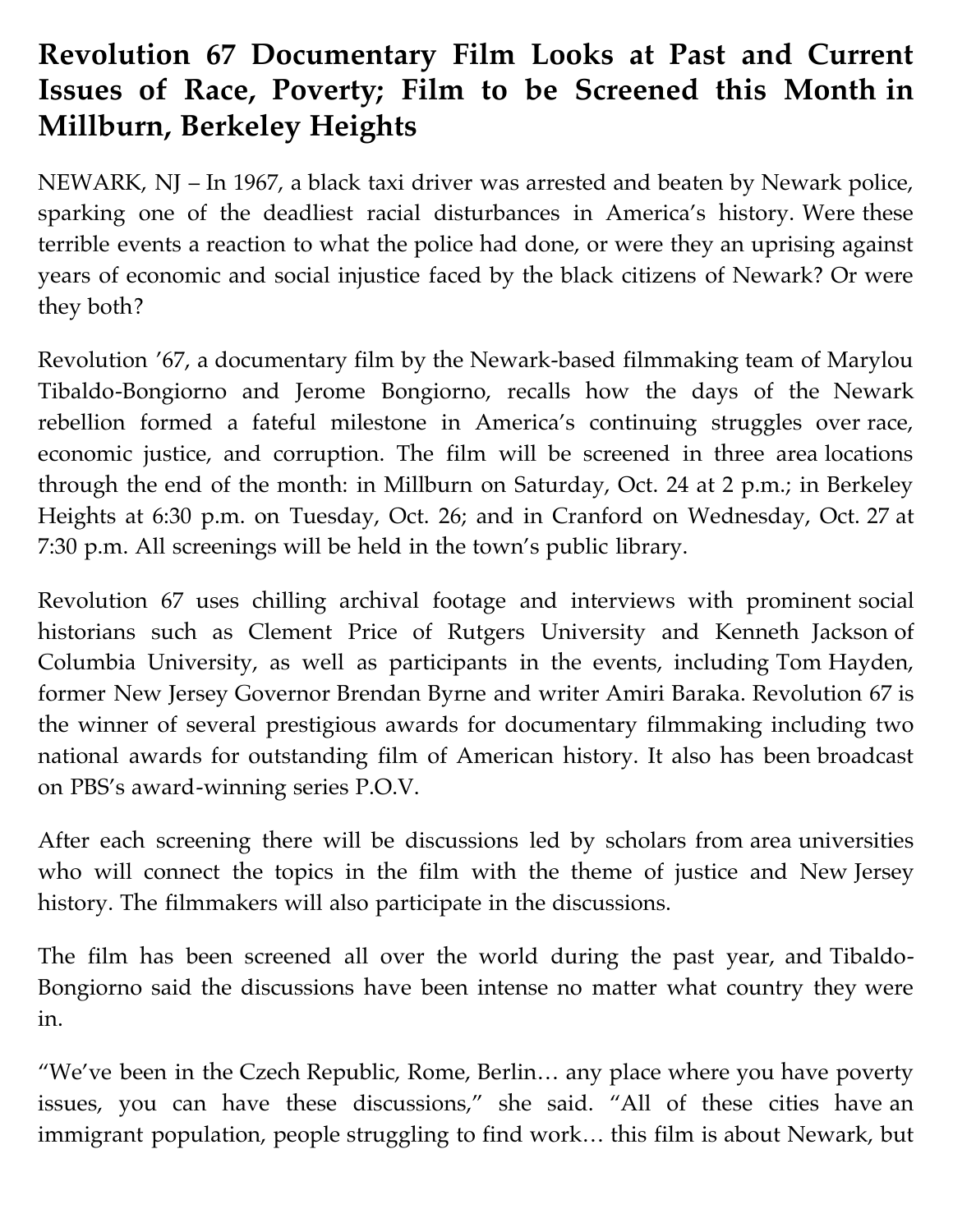it's not just about Newark. It's about America. It's about the world. This is a cautionary tale about what this means for the greater population, people who are oppressed."

Tibaldo-Bongiorno said there are ambiguities and complications inherent in any appraisal of right and wrong, and the film raises questions about linkages between race and the application of the law.

"How has the unequal distribution of resources resulted in deeply traumatic moments as well as the development of important social institutions?" she said. "How do we define justice in relation to these issues?"

Tibaldo-Bongiorno started the project as an offshoot of a project she was working on as a graduate student in film studies at NYU. She was working on a fictional film that lead to research into Newark's tumultuous history, and the more she learned the more she realized she needed to look deeper into those fateful six days of riots in 1967.

"People point to the Newark riots as the reason the city is in the condition it's in today," Tibaldo-Bongiorno said. "But we had to go back decades to really understand the level of neglect, not just those six days but to federal policies on everything from bank redlining, poverty, civil rights … the list goes on."

From the broad scope of their research, Tibaldo-Bongiorno and her husband narrowed the issues down to poverty, corruption and racism. Those three key areas are the focus of Revolution 67 and the areas, they've noticed, that spark good discussions wherever the film is screened.

"Back in 1968 the Turner Commission's answer was jobs, jobs, jobs to cure the ills of all these cities," Tibaldo-Bongiorno said. "But it still hasn't sunk in and it keeps coming back to haunt us."

Given the economic climate all over America, she said, the post-screening discussions often end up focused on what the implications will be of unemployment. Those discussions have prompted the Tibaldo-Bongiornos to organize a poverty conference, which is being planned for next spring at Rutgers University in Newark.

"People talk about the problems in our school system, but not about jobs," Tibaldo-Bongiorno said. "They talk about job training, but not about jobs. Newark is not alone in this problem: Camden is in the same boat, Trenton … we could go down the whole